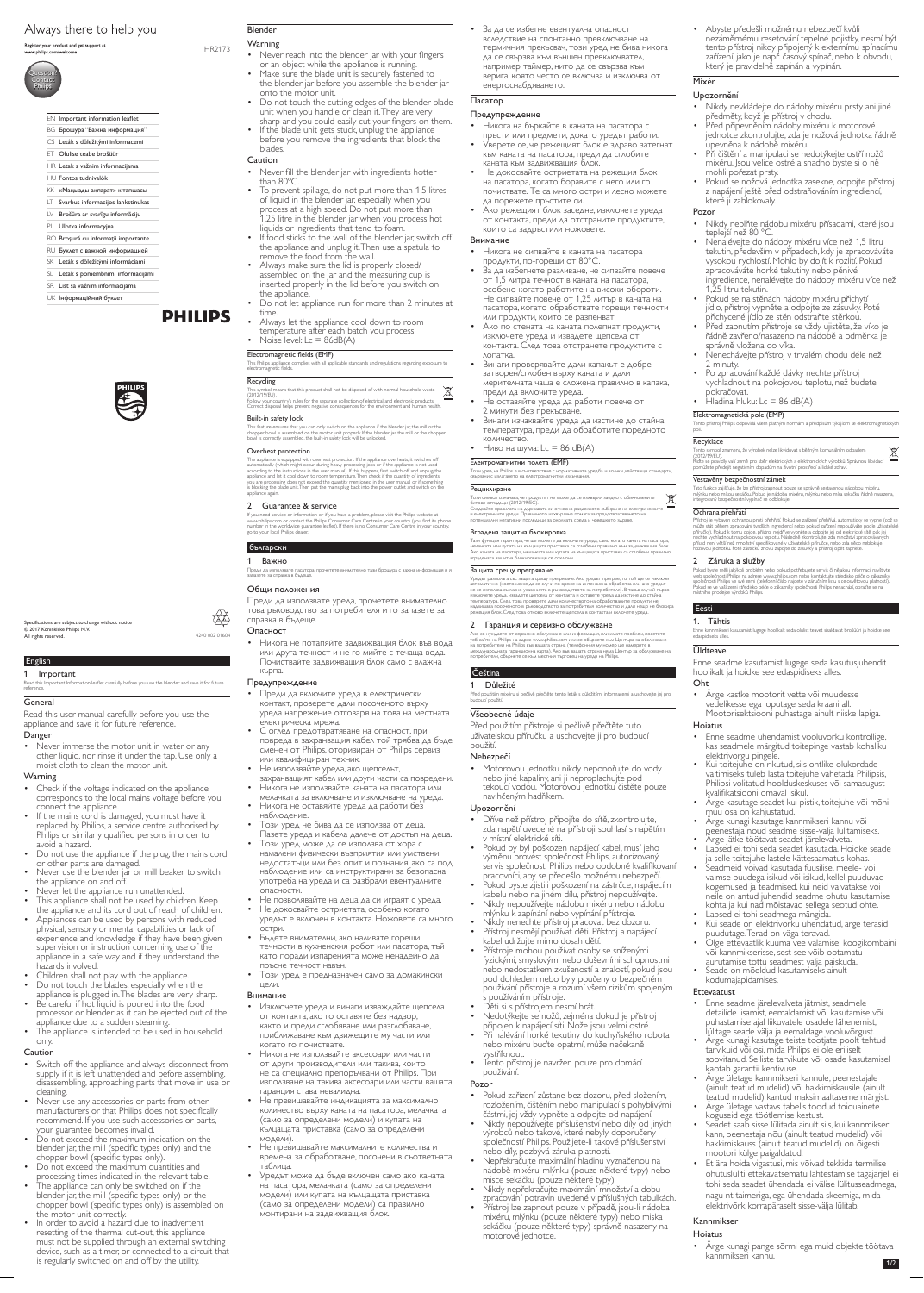- Veenduge selles, et lõiketerad oleks kindlalt kinnitatud kannmikseri kannu külge, enne kui paigaldate kannu mootorisektsiooni külge.
- Ärge katsuge käsitsemise ja puhastamise ajal kannmikseri lõiketerade lõikeservi. Need on väga teravad ja võite väga kergelt oma sõrmi vigastada.
- Lõiketerade ummistumisel tõmmake enne lõiketera tõkestavate koostisainete eemaldamist toitepistik seinakontaktist välja.

- Ärge täitke kannmikserit toiduainetega, mis on kuumemad kui 80 °C.
- Mahaloksumise vältimiseks ärge pange kannmikseri kannu üle 1,5 liitri vedelikku, eriti kui kavatsete kasutada suure kiirusega režiimi. Ärge täitke kannmikseri kannu üle 1,25 liitri piiri, kui mikserdate kuumi vedelikke või komponente, mis lähevad vahtu.
- Kui toiduained kleepuvad mikserikannu seintele, lülitage seade välja ja eemaldage see elektrivõrgust. Seejärel kasutage toiduainete anuma seintelt eemaldamiseks spaatlit.
- Veenduge alati, et kaas oleks korralikult kannule peale pandud või külge pandud ja mõõtetass oleks korralikult kaane küljes, enne kui seadme sisse **lülitate**
- Ärge laske seadmel korraga üle 2 minuti töötada.
- Pärast iga portsjoni töötlemist jahutage seade alati
- toatemperatuurini.
- Müratase: Lc = 86 dB  $(A)$

# Ettevaatust

# Elektromagnetilised väljad (EMF)

See Philipsi seade vastab kõikidele kokkupuudet elektromagnetiliste väljadega käsitlevatele kohaldatavatele standarditele ja õigusnormidele.

# Ringlussevõtt

Kui seadmed vajavad hooldust, soovite lisateavet või teil on probleeme seadmete kasutamisel,<br>külastage Philipsi kodulehekülge aadressil www.philips.com või võtke ühendust kohaliku Philipsi klienditeeninduskeskusega (telefoninumbri leiate garantiivoldikust). Kui teie riigis ei ole klienditeeninduskeskust, pöörduge Philipsi toodete kohaliku müügiesindaja poole.

See sümbol tähendab, et seda toodet ei tohi visata tavaliste olmejäätmete hulka (2012/19/EL). Järgige elektriliste ja elektrooniliste toodete lahuskogumise kohalikke eeskirju. Õigel viisil kasutusest kõrvaldamine aitab ära hoida võimalikke kahjulikke tagajärgi keskkonnale ja inimese tervisele.

### Sisseehitatud ohutuslukk

Sisseehitatud ohutuslukk tagab, et saate seadme sisse lülitada ainult siis, kui olete kannmikseri kannu, peenestaja või hakkimiskannu õigesti mootori külge kinnitanud. Kui kannmikseri kann, peenestaja või hakkimiskann on korralikult kinnitatud, siis ohutuslukk avaneb.

### Ülekuumenemiskaitse

Seade on varustatud ülekuumenemiskaitsega. Ülekuumenemisel lülitub seade automaatselt välja (mida võib ette tulla juhul, kui töödeldav kogus on suur või kui seadet ei kasutata kasutusjuhendis toodud juhendite kohaselt). Kui mootori vooluringi kaitse lülitab mootori välja, lülitage kõigepealt seade välja, eemaldage pistik vooluvõrgust ja laske seadmel toatemperatuurile jahtuda. Seejärel veenduge, et töödeldavate koostisainete kogus ei ületa kasutusjuhendis ette nähtud kogust ning et miski ei ummista lõiketera. Seejärel sisestage pistik uuesti seinakontakti ja lülitage seade sisse.

# 2 Garantii ja hooldus

# Hrvatski

1 Važno

#### Prije korištenja miješalice pažljivo pročitajte ovu knjižicu s važnim informacijama i spremite je za buduće potrebe.

# Općenito

- Kako bi se spriječilo prolijevanje, u vrč miješalice nemojte stavljati više od 1,5 litara tekućine, naročito u slučaju obrade uz veliku brzinu. Prilikom obrade vrućih tekućina ili namirnica koje stvaraju pjenu u vrč miješalice nemojte stavljati više od 1,25 l sadržaja.
- Ako se hrana zalijepi za stjenku vrča miješalice, isključite i iskopčajte aparat. Zatim lopaticom uklonite hranu sa stjenke.
- Prije no što uključite aparat obavezno provjerite je li poklopac pravilno zatvoren i pričvršćen na vrč, a mjerna posuda pravilno umetnuta u poklopac.
- Aparat ne smije raditi duže od 2 minute odjednom. • Nakon obrade svakog dijela sastojaka aparat ostavite
- da se ohladi do sobne temperature. Razina buke:  $Lc = 86$  dB (A)

Prije uporabe aparata pažljivo pročitajte ovaj korisnički priručnik i spremite ga za buduće potrebe.

# **Opasnost**

• Jedinicu motora nikada nemojte uranjati u vodu ili neku drugu tekućinu i nemojte je ispirati pod vodom. Za čišćenje jedinice motora koristite vlažnu krpu.

# Upozorenje

- Prije ukopčavanja aparata provjerite odgovara li mrežni napon naveden na aparatu naponu lokalne mreže.
- Ako je kabel za napajanje oštećen, mora ga zamijeniti tvrtka Philips, ovlašteni Philips servisni centar ili neka druga kvalificirana osoba kako bi se izbjegle opasne situacije. • Aparat nemojte upotrebljavati ako je oštećen utikač, mrežni kabel ili neki drugi dio. • Posudu miješalice ili posudu mlinca nikada nemojte koristiti za uključivanje ili isključivanje aparata.

Zahvaljujući ovoj značajki aparat možete uključiti samo ako je vrč miješalice, mlinac ili posuda<br>sjeckalice ispravno pričvršćena na jedinicu motora. Ako se vrč miješalice, mlinac ili posuda sjeckalice ispravno postavi, otključat će se ugrađeni sigurnosni mehanizam.

Aparat ima zaštitu od pregrijavanja. Ako se aparat pregrije, automatski će se isključiti (to se može<br>dogoditi uslijed prevelikog opterećenja ili ako se aparat ne koristi sukladno uputama u korisničkom<br>priručniku). Ako se t temperature. Zatim provjerite da količina sastojaka koje obrađujete ne prelazi količinu navedenu u korisničkom priručniku ili da ne postoji nešto što ometa jedinicu s rezačima. Zatim vratite utikač u utičnicu i ponovo uključite aparat.

• Ne merítse a motoregységet vízbe vagy más folyadékba, és ne öblítse le folyó víz alatt. A motoregységet csak nedves ruhával tisztítsa.

- Aparat nikad ne smije raditi bez nadzora.
- Djeca ne smiju koristiti aparat. Aparat i njegov kabel držite izvan dosega djece.
- Aparate mogu upotrebljavati osobe sa smanjenim fizičkim, senzornim ili mentalnim sposobnostima te osobe koje nemaju dovoljno iskustva i znanja, pod uvjetom da su pod nadzorom ili da su primili upute u vezi rukovanja aparatom na siguran način te razumiju moguće opasnosti.
- Djeca se ne smiju igrati aparatom.
- Nemojte dodirivati rezače, naročito dok je aparat ukopčan. Rezači su vrlo oštri.
- Budite pažljivi prilikom ulijevanja vruće tekućine u aparat za obradu hrane ili miješalicu jer bi mogla prskati uslijed iznenadnog stvaranja pare.
- Aparat je namijenjen isključivo uporabi u kućanstvu. Oprez
- Aparat obavezno isključite i iskopčajte ako ga ostavljate bez nadzora, kao i prije sastavljanja, rastavljanja, pristupa pomičnim dijelovima tijekom uporabe ili čišćenja.
- Nikada nemojte upotrebljavati dodatke ili dijelove drugih proizvođača ili proizvođača koje tvrtka Philips nije izričito preporučila. Ako upotrebljavate takve dodatke ili dijelove, vaše jamstvo prestaje vrijediti.
- Nemojte premašiti oznaku za maksimalnu razinu na vrču miješalice, mlincu (samo određeni modeli) i posudi sjeckalice (samo određeni modeli).
- Nemojte premašiti maksimalne količine i vrijeme pripremanja naznačene u odgovarajućoj tablici.
- Aparat se može uključiti samo ako je vrč miješalice, mlinac (samo određeni modeli) ili posuda sjeckalice (samo određeni modeli) ispravno pričvršćena na jedinicu motora.
- Kako biste izbjegli potencijalno opasne situacije nastale nehotičnim ponovnim postavljanjem toplinskog osigurača, aparat nikada nemojte spajati na vanjski uređaj za prebacivanje napona, kao što je mjerač vremena, niti na strujni krug koji se programirano uključuje i isključuje.

# Miješalica

# Upozorenje

- U vrč miješalice nikada ne gurajte prste ili predmete dok aparat radi.
- Provjerite je li jedinica s rezačima sigurno pričvršćena u vrču miješalice prije no što ga pričvrstite na jedinicu motora.
- Prilikom rukovanja rezačima miješalice ili njihovog čišćenja nemojte dodirivati oštre rubove. Oni su vrlo oštri i mogli biste lako porezati prste na njima.
- Ako se jedinica s rezačima zaglavi, najprije iskopčajte aparat, a zatim izvadite sastojke koji smetaju.

# Oprez

• U vrč miješalice nikada nemojte stavljati sastojke čija je temperatura viša od 80ºC.

- Ne töltsön 80 °C-nál forróbb anyagot a turmixkehelybe.
- A kifröccsenés elkerülése érdekében ne öntsön 1,5 liternél több folyadékot a turmixkehelybe, különösen, ha magas fokozaton turmixol. Ha forró folyadékot, vagy habosodó alapanyagokat turmixol, a maximális mennyiség 1,25 liter.
- Ha a turmixkehely falához étel tapad, kapcsolja ki a készüléket, és a csatlakozódugót húzza ki a fali aljzatból. Az odatapadt ételt kenőlapát segítségével távolítsa el.
- A készülék bekapcsolása előtt mindig ellenőrizze, hogy a fedelet jól lezárta-e/fölhelyezte-e, és a mérőpohár megfelelően a helyére illeszkedik-e.
- Ne üzemeltesse a készüléket egyszerre 2 percnél tovább.
- Az egyes adagok feldolgozása között várjon, míg a készülék szobahőmérsékletre lehűl.
- Zajkibocsátás: Lc = 86 dB $(A)$

Ez a Philips készülék az elektromágneses terekre érvényes összes vonatkozó szabványnak és előírásnak megfele

### Elektromagnetska polja (EMF)

Ovaj aparat tvrtke Philips sukladan je svim primjenjivim standardima i propisima koji se tiču izloženosti elektromagnetskim poljima.

# **Recikliranie**

Ovaj simbol naznačuje da se proizvod ne smije odlagati s uobičajenim otpadom iz kućanstva (2012/19/EU). Poštujte propise svoje države o zasebnom prikupljanju električnih i elektroničkih proizvoda. Ispravno odlaganje pridonosi sprječavanju negativnih posljedica po okoliš i ljudsko zdravlje.

#### Ugrađeni sigurnosni mehanizam

# Zaštita od pregrijavanja

### 2 Jamstvo i servis

Ako su vam potrebne informacije ili pomoć, posjetite web-mjesto tvrtke Philips na www.philips.com ili se obratite Philips centru za korisničku podršku u svojoj državi (telefonski broj se nalazi u međunarodnom jamstvenom listu). Ako u vašoj državi ne postoji centar za potrošače, obratite se lokalnom prodavaču proizvoda tvrtke Philips.

### Magyar

#### 1 Fontos tudnivalók

A turmixgép első használata előtt figyelmesen olvassa el az információs füzet tartalmát, és őrizze meg későbbi használatra.

# Általános

A készülék első használata előtt figyelmesen olvassa el a használati útmutatót, és őrizze meg későbbi használatra.

# Vigyázat!

### Figyelmeztetés

- Әр айналымды өндірер алдында құралды бөлме температурасына дейін суытып алып отырыңыз.
- $\Box$  Ду деңгейі: Lc = 86 дБ(A)

- A készülék csatlakoztatása előtt ellenőrizze, hogy a rajta feltüntetett feszültség egyezik-e a helyi hálózatéval.
- Ha a hálózati kábel meghibásodott, a kockázatok elkerülése érdekében azt egy Philips szakszervizben, vagy hivatalos szakszervizben ki kell cserélni.
- Ne használja a készüléket, ha a csatlakozódugó, a hálózati kábel vagy egyéb alkatrészek megsérültek.
- Soha ne használja a turmixkelyhet vagy a darálóedényt a készülék be- vagy kikapcsolásához!
- Ne működtesse a készüléket felügyelet nélkül.
- A készüléket gyermekek nem használhatják. A készüléket és a vezetéket tartsa gyermekektől távol.
- A készülékeket csökkent fizikai, érzékelési vagy szellemi képességekkel rendelkező, vagy a készülékek működtetésében járatlan személyek is használhatják, amennyiben ezt felügyelet mellett teszik, illetve ismerik a készülékek biztonságos működtetésének módját és az azzal járó veszélyeket.
- Ne engedje, hogy gyermekek játsszanak a

Бұл мүмкіндік блендер ыдысы, диірмен немесе турағыш ыдысы қозғалтқыш бөлігіне дұрыс орнатылған жағдайда құрылғыны қосуға мүмкіндік береді. Блендер ыдысы, диірмен неме

Бұл құралдың шамадан тыс қызудан қорғауы бар. Егер қызып кетсе, құрал автоматты түрде өшеді (бұл ауыр өңдеу жұмыстары кезінде немесе құрал пайдаланушы нұсқаулығындағы нұсқауларға сай пайдаланылмаса орын алуы мүмкін). Мұндай орын алған жағдайда, алдымен құрылғыны өшіріп, ток көзінен ажыратыңыз да, оны бөлме температурасына дейін салқындатыңыз. Содан кейін, өңделіп жатқан азық-түліктердің мөлшері пайдаланушы<br>нұсқаулығында көрсетілген мөлшерден аспайтынын немесе жүз блогын бірдеңе бөгеп тұрғанын-тұрмағанын тексеріңіз. Содан кейін, қуат сымын қайтадан розеткаға жалғап,<br>құрылғыны қайта қосыңыз.

- készülékkel. • Ne nyúljon az aprítókésekhez, ha a készülék
- csatlakoztatva van. Az aprítókések nagyon élesek. • Legyen óvatos, ha forró folyadékot önt a konyhai robotgépbe, vagy a turmixgépbe, mivel az a hirtelen párolgás következtében kifuthat a készülékből.
- A készülék kizárólag háztartási használatra ajánlott.

# Figyelem

Jei pažeistas maitinimo laidas, jį turi pakeisti "Philips" darbuotojai, "Philips" įgaliotasis techninės priežiūros centras arba kiti panašios kvalifikacijos specialistai,

- Mindig kapcsolja ki a készüléket és húzza ki a hálózati csatlakozódugóját, ha a készüléket felügyelet nélkül hagyja, valamint összeszerelés, szétszerelés és tisztítás közben, illetve amikor használat közben a mozgó részekhez ér.
- Ne használjon más gyártótól származó, vagy a Philips által jóvá nem hagyott tartozékot vagy alkatrészt. Ellenkező esetben a garancia érvényét veszti.
- Ne töltse túl a turmixkelyhen, a darálóedényen (csak bizonyos típusoknál) vagy az aprítóedényen (csak bizonyos típusoknál) feltüntetett legnagyobb szintet.
- Ne lépje túl a megfelelő táblázatban feltüntetett maximális mennyiségeket és használati időt.
- A készülék csak akkor kapcsolható be, ha a turmixkehely, a darálóedény (csak bizonyos típusoknál) vagy az aprítóedény (csak bizonyos típusoknál) megfelelően fel van szerelve a motoregységre.
- A biztonsági hőkioldó véletlen alaphelyzetbe állítása miatti veszély elkerülése érdekében ne külső kapcsolóeszközön, például időkapcsolón keresztül biztosítsa a készülék tápellátását, és ne csatlakoztassa olyan áramkörre, amelyet az áramszolgáltató rendszeresen ki- és bekapcsol.

# Turmixgép

# Figyelmeztetés

- A készülék működése közben soha ne nyúljon a turmixkehelybe az ujjával vagy bármilyen tárggyal.
- A turmixkehely motoregységre történő felhelyezése előtt ellenőrizze, hogy a kések biztonságosan illeszkednek-e a motorhoz.
- Tisztítás során ne érintse meg a turmixgép aprítókéseit. Nagyon élesek, és könnyen megvághatja magát velük.
- Ha az aprítókés beszorul, az elakadást okozó anyagok eltávolítása előtt húzza ki a készülék hálózati dugóját a fali aljzatból.
- Niekada nedėkite į maišytuvo ąsotį produktų, karštesnių nei 80 ºC.
- Kad neišsitaškytų, nepilkite į maišytuvo ąsotį daugiau nei 1,5 litro skysčių, ypač jei apdorojate maistą dideliu greičiu. Nepilkite į maišytuvo ąsotį daugiau nei 1,25 litro, jei apdorojate karštus skysčius arba putojančius produktus.
- Jei maistas prilimpa prie maišytuvo ąsočio, išjunkite prietaisą ir ištraukite kištuką iš maitinimo lizdo. Tada mentele pašalinkite maistą nuo sienelių.
- Prieš įjungdami prietaisą, įsitikinkite, kad dangtis tinkamai uždėtas ant ąsočio ir uždarytas, o matavimo puodelis tinkamai įstatytas.
- Neleiskite prietaisui veikti ilgiau nei 2 minutes be pertraukos.
- Apdoroję kiekvieną porciją visada leiskite prietaisui atvėsti iki kambario temperatūros.
- Triukšmo lygis: Lc = 86 dB(A)

# Figyelem

# Elektromágneses mezők (EMF)

### Újrahasznosítás

Ez a szimbólum azt jelenti, hogy a termék nem kezelhető normál háztartási hulladékként (2012/19/EU).

Kövesse az országában érvényes, az elektromos és elektronikus készülékek hulladékkezelésére vonatkozó jogszabályokat. A megfelelő hulladékkezelés segítséget nyújt a környezettel és az emberi egészséggel kapcsolatos negatív következmények megelőzésében.

### Beépített biztonsági zár

Ez a funkció biztosítja, hogy a készülék csak akkor legyen bekapcsolható, ha a turmixkehely, a darálóedény vagy az aprítóedény megfelelően van felhelyezve a motoregységre. Ha a turmixkehely, a darálóedény vagy az aprítóedény megfelelően van felhelyezve, a beépített biztonsági zár kiold.

#### Túlmelegedés elleni védelem

A készülék el van látva túlmelegedés elleni védelemmel. A készülék túlmelegedés esetén automatikusan kikapcsol. (Túlmelegedés nagy igénybevétel vagy nem a felhasználói útmutatónak megfelelő használat esetén jelentkezhet). Ha a motoráramkör-védelem kikapcsolta a készüléket, először kapcsolja és húzza ki a készüléket, és várjon, míg a készülék szobahőmérsékletűre lehűl. Ezután ellenőrizze, hogy a feldolgozott alapanyag mennyisége nem haladja-e meg a felhasználói kézikönyvben megszabott mennyiséget, és azt, hogy az aprítókések nem akadtak-e el. Ezt követően csatlakoztassa ismét a csatlakozódugót a fali aljzathoz, és kapcsolja be készüléket.

### 2 Jótállás és szerviz

Ha információra van szüksége, javíttatást szeretne igényelni vagy valamilyen probléma merül fel, látogasson el a Philips honlapjára (www.philips.com), vagy forduljon az adott ország Philips vevőszolgálatához (a telefonszámot megtalálja a világszerte érvényes garancialevélen). Ha országában nem működik ilyen vevőszolgálat, forduljon a Philips helyi szaküzletéhez.

# Қазақша

### 1 Маңызды ақпарат

Блендерді қолданбастан бұрын осы маңызды ақпарат парақшасын мұқият оқып шығып, оны келешекте қарау үшін сақтап қойыңыз.

# Жалпы ақпарат

Құралды қолданбас бұрын, осы пайдаланушы нұсқаулығын мұқият оқып шығып, болашақта анықтамалық құрал ретінде пайдалану үшін сақтап қойыңыз.

### Қауіпті жағдайлар

• Моторды суға немесе басқа сұйықтыққа батыруға болмайды, немесе кран астындағы сумен шаюға да болмайды. Электрқозғалтқыштың блогын тазалау үшін ылғал шүберекті пайдаланыңыз.

## Ескерту

- Құралды қоспас бұрын, онда көрсетілген кернеудің жергілікті желі кернеуіне сәйкес келетінін тексеріп алыңыз.
- Қуат сымы зақымданған болса, қауіпті жағдай орын алмауы үшін, оны тек Philips компаниясында, Philips мақұлдаған қызмет орталығында немесе білікті мамандар ауыстыруы керек.
- Егер штепсельдік ұшы, қуат сымы немесе өзге бөлшектері зақымданған болса, құралды пайдаланбаңыз.
- Блендер ыдысын немесе тағам шайқаушы диірменін құралды қосу немесе өшіру үшін қолданбаңыз.
- Құралдың қадағалаусыз істеп тұруына жол бермеңіз.
- Бұл құрылғыны балаларға пайдалануға болмайды. Құралды және оның сымын балалардың қолдары жетпейтін жерде сақтаңыз.
- Құрылғыларды қауіпсіз пайдалану жөніндегі нұсқаулар беріліп, басқа біреу қадағалаған және құралды пайдалануға қатысты қауіп-қатерлер түсіндірілген жағдайда, осы құрылғыны физикалық, сезу немесе ойлау қабілеті шектеулі, білімі мен тәжірибесі аз адамдар пайдалана алады.
- Балалар құралмен ойнамауы керек. • Пышақтардың жүзін ұстамаңыз (әсіресе құрал қуат
- көзіне қосулы тұрған кезде). Пышақтар өте өткір.
- Тамақ өңдегішке немесе блендерге ыстық сұйықтық құйылса, абай болыңыз, себебі буға байланысты ол құрылғыдан сыртқа шығуы мүмкін.
- Құрал тек үйде қолдануға арналған.

# Ескерту

- Қараусыз қалдырылса және пайдаланғанда немесе тазалағанда қозғалатын бөліктерді жинау, бөлшектеу, оларға жақындау алдында құралды өшіріңіз және әрқашан желіден ажыратыңыз.
- Басқа өндірушілер шығарған немесе Philips компаниясы нақты ұсынбаған қосалқы құралдар мен бөлшектерді пайдаланушы болмаңыз. Ондай қосалқы құралдар мен бөлшектерді пайдалансаңыз, құралдың кепілдігі өз күшін жояды.
- Блендер банкасының, диірмен (тек белгілі бір түрлерінде) ыдысының және ұсақтағыш ыдысының (тек белгілі бір түрлерінде) ең жоғарғы көрсеткішінен асырмаңыз.
- Блендерді ингредиенттермен толтырған кезде, кестеде көрсетілген нормадан аспау керек, сондай-ақ дайындау уақытын да сақтау қажет.
- Блендер банкасы, диірмен ыдысы (тек белгілі бір түрлерінде) немесе ұсақтағыш ыдысы (тек белгілі бір түрлерінде) мотор блогына дұрыс орнатылғанда ғана құралды қосуға болады.
- Жылуды қосу/өшіру түймесін байқаусызда бастапқы қалпына келтіру нәтижесінде орын алатын қауіпті жағдайды болдырмау үшін, бұл құралға таймер сияқты сырттай қосылатын құрал жалғанбауы керек және оны өшіріліп-қосылатын электр желісіне жалғамаған жөн.

# Блендер

# Ескерту

- Құрал жұмыс жасап тұрғанда, банкіге саусақтарыңызды немесе басқа заттарды салуға болмайды.
- Банкіні электроқозғалтқыш блогіне орнатудың алдында, пышақ бөлігі блендер банкісіне берік бекітілгендігіне көзіңізді жеткізіңіз.
- Ұстап тұрғанда немесе тазалап жатқанда, блендер пышақ блогының жүздерін ұстамаңыз. Олар өте өткір, сондықтан сіз саусақтарыңызды оңай кесіп алуыңыз мүмкін.
- Егер пышағы тұрып қалса, пышағын ұстап тұрған тағам қалдықтарынан тазарту үшін алдымен құрылғыны ток көзінен суырыңыз.

# Ескерту

- Блендер құмырасына 80 ºC-тан ыстық азық салмаңыз.
- Тасып кетуден сақ болу үшін, блендер банкісіне 1,5 литірден артық сұйықтық құймаңыз, әсіресе жоғары жылдамдықпен шайқап жатсаңыз. Егер сіз ыстық немесе көбіктенетін сұйықтықтарды шайқап жатсаңыз, блендер банкісіне 1,25 литірден артық сұйықтық құймаңыз.
- Тамақ блендер құмырасының қабырғасына жабысып қалса, құралды өшіріп, розеткадан ажыратыңыз. Жабысып қалған азықты күрекшемен алып тастаңыз.
- Құралды қосар алдында ыдыс қақпағы дұрыс жиналғандығын және қақпаққа өлшеу қасығы дұрыс салынғандығын тексеріп алыңыз.
- Құрылғыны бір қосқанда 2 минуттан артық қоспаңыз.

# Электромагниттік өрістер (ЭМӨ)

Осы Philips құрылғысы электромагниттік өрістерге қатысты барлық қолданыстағы стандарттар мен ережелерге сәйкес келеді.

 $\boxtimes$ 

#### Қайта өңдеу

Бұл таңба осы өнімді қалыпты тұрмыстық қалдықпен тастауға болмайтынын білдіреді

(2012/19/EU).

 $\widehat{\boxtimes}$ 

Электр және электрондық өнімдердің қалдықтарын бөлек жинау жөніндегі еліңіздің ережелерін сақтаңыз. Қоқысқа дұрыс тастау қоршаған ортаға және адам денсаулығына

тиетін зиянды әсерлердің алдын алуға көмектеседі.

Ішкі қауіпсіздік құлпы

турағыш ыдысы дұрыс орнатылса, ішкі қауіпсіздік құлпы ашылады.

Қызып кетуден қорғау

2 Кепілдік және қызмет көрсету

Егер сізге қызмет немесе ақпарат қажет болса немесе шешілмеген бір мәселе болса, www.philips.com мекенжайындағы Philips веб-сайтына кіріңіз немесе еліңіздегі Philips Тұтынушыларды қолдау орталығына хабарласыңыз (телефон нөмірін дүниежүзілік кепілдік кітапшасынан табасыз). Егер еліңізде тұтынушыларға қолдау көрсету орталығы болмаса, онда жергілікті Philips компаниясының дилеріне барыңыз.

Lietuviškai 1 Svarbu

Prieš pradėdami naudotis maišytuvu atidžiai perskaitykite šį lankstinuką ir saugokite jį, nes jo gali

prireikti ateityje.

Bendrasis aprašas

Prieš pradėdami naudoti prietaisą atidžiai perskaitykite šį vartotojo vadovą ir saugokite jį, nes jo gali prireikti

ateityje. Pavojus

• Niekada nemerkite variklio į vandenį ar kitą skystį ir neskalaukite jo po tekančiu vandeniu. Varikliui valyti

naudokite tik drėgną audinį.

Įspėjimas

• Prieš įjungdami prietaisą, patikrinkite, ar ant prietaiso nurodyta įtampa atitinka vietinio elektros tinklo

įtampą.

kitaip kyla pavojus.

• Jei kištukas, maitinimo laidas ar kitos dalys yra

pažeistos, prietaiso nenaudokite.

• Niekada nenaudokite maišytuvo ąsočio arba smulkintuvo puodelio prietaisui įjungti ar išjungti. • Nepalikite veikiančio prietaiso be priežiūros. • Šiuo prietaisu negalima naudotis vaikams. Laikykite prietaisą ir jo laidą vaikams nepasiekiamoje vietoje. • Prietaisus gali naudoti asmenys, kurių fiziniai, jutimo ar protiniai gebėjimai yra silpnesni arba kurie neturi patirties ir žinių, su sąlyga, kad jie bus prižiūrimi arba išmokyti saugiai naudotis prietaisu ir supažindinti su

susijusiais pavojais.

• Vaikai negali žaisti su šiuo prietaisu.

• Nelieskite ašmenų, ypač kai prietaisas prijungtas prie

maitinimo lizdo. Ašmenys yra labai aštrūs. • Būkite atsargūs pildami karštą vandenį į virtuvės

kombainą ar maišytuvą, nes jis gali būti atsitiktinai išleistas iš prietaiso.

• Prietaisas skirtas naudoti tik buityje.

# Dėmesio

- Jei paliekate prietaisą be priežiūros, ketinate jį išrinkti, surinkti arba valyti, pasiekti naudojant judančias dalis, visada išjunkite prietaisą ir ištraukite maitinimo laidą iš elektros tinklo.
- Nenaudokite jokių priedų ar dalių, pagamintų kitų bendrovių arba nerekomenduojamų "Philips". Jei naudosite tokius priedus arba dalis, nebegalios jūsų garantija.
- Neviršykite aukščiausios maišytuvo indo, smulkintuvo indo (tik tam tikruose modeliuose) ir kapotuvo dubens (tik tam tikruose modeliuose) žymos.
- Neviršykite maksimalių kiekių ir gaminimo laiko, kurie nurodyti atitinkamoje lentelėje.
- Prietaisą galima įjungti tik tuo atveju, jei maišytuvo indas, smulkintuvo indas (tik tam tikruose modeliuose) ar kapotuvo indas (tik tam tikruose modeliuose) tinkamai uždėtas ant variklio įtaiso.
- Tam, kad išvengtumėte pavojaus, galinčio kilti neapdairiai išjungus terminę sistemą, šis prietaisas neturi būti jungiamas per išorinį perjungimo įtaisą, pvz., laikmatį, arba būti prijungtas prie grandinės, kuri yra pastoviai įjungiama ir išjungiama.

# Maišytuvas

# Įspėjimas

- Prietaisui veikiant, jokiu būdu nekiškite į maišytuvo ąsotį pirštų ar daiktų.
- Prieš uždėdami maišytuvo ąsotį ant variklio įtaiso, įsitikinkite, kad menčių įtaisas gerai pritvirtintas prie maišytuvo ąsočio.
- Nelieskite maišytuvo pjaustymo įtaiso ašmenų, kai jį naudojate ar valote. Ašmenys labai aštrūs, todėl galite lengvai įsipjauti.
- Jei pjaustymo įtaisas įstringa, ištraukite prietaiso kištuką iš maitinimo lizdo prieš išimdami pjaustymo įtaisą blokuojančius produktus.

# Dėmesio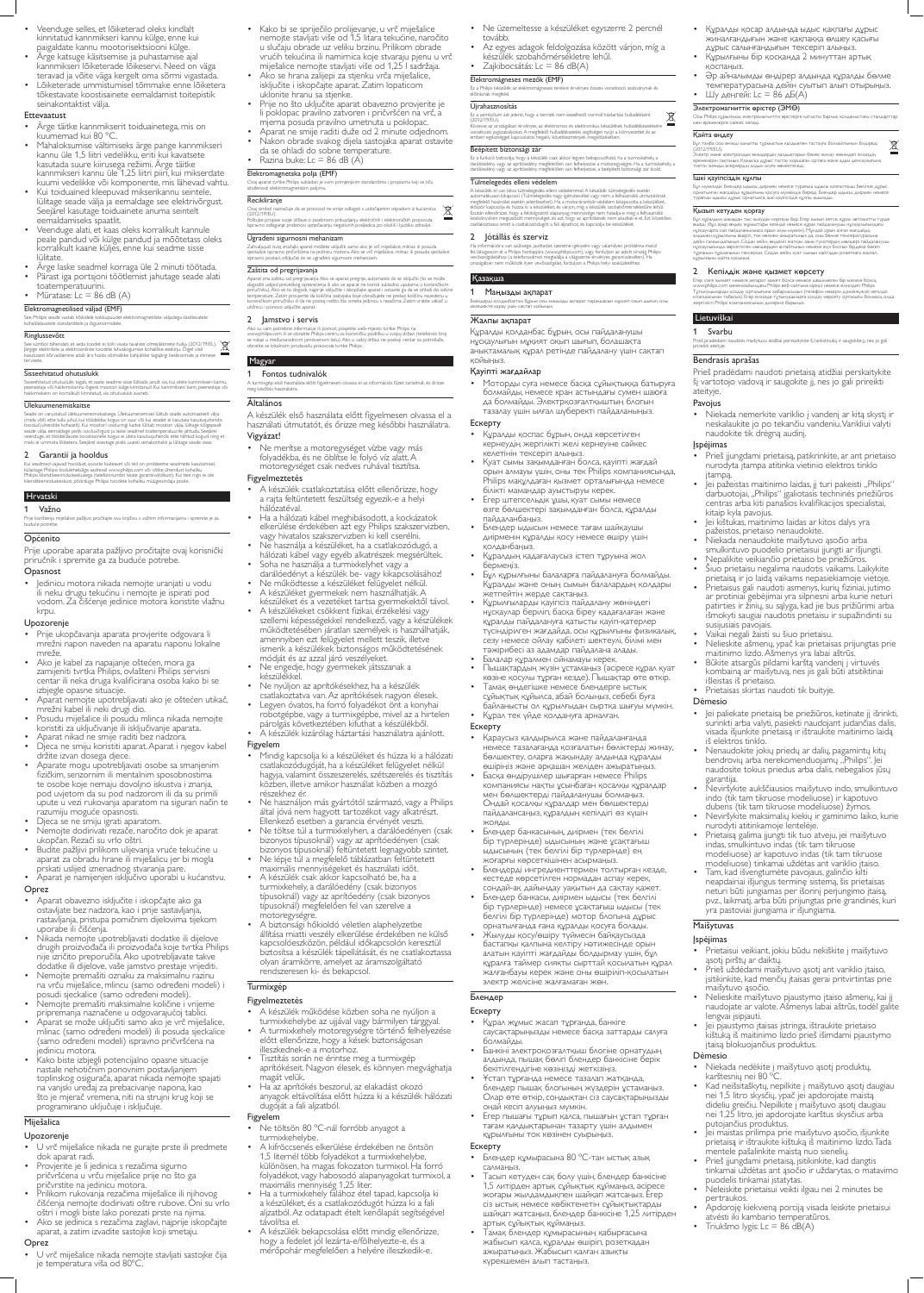# Elektromagnetiniai laukai (EML)

#### "Philips" prietaisas atitinka visus taikomus standartus ir normas dėl elektromagnetinių laukų poveikio

### **Perdirbimas**

Ši funkcija užtikrina, kad jūs galite įjungti prietaisą tik tada, kai maišytuvo ąsotis, smulkintuvo arba kapotuvo dubuo yra tinkamai uždėtas ant variklio įtaiso. Jei maišytuvo ąsotis, smulkintuvo ar kapotuvo<br>dubuo tinkamai uždėtas, integruotas saugos užraktas atsirakins.

Šis simbolis reiškia, kad gaminio negalima išmesti kartu su įprastomis buitinėmis atliekomis (2012/19/ES). Laikykitės jūsų šalyje galiojančių taisyklių, kuriomis reglamentuojamas atskiras elektros ir elektronikos gaminių surinkimas. Tinkamai išmetus galima nuo neigiamo poveikio apsaugoti

aplinką ir žmonių sveikatą.

# Integruota apsauginė spynelė

Siame prietaise įrengta apsaugos nuo perkaitimo funkcija. Perkaitęs prietaisas išsijungia automatiškai<br>(taip gali nutikti dėl didelės apkrovos arba jei prietaisas naudojamas nesilaikant šio naudotojo vadovo instrukcijų). Jei taip atsitiktų, pirmiausia išjunkite prietaisą, atjunkite jį nuo elektros tinklo ir leiskite atvėsti iki kambario temperatūros. Tada patikrinkite, ar apdorojamų produktų kiekis neviršija naudotojo vadove nurodyto kiekio ir ar niekas neblokuoja pjaustymo įtaiso. Tada vėl įkiškite kištuką į maitinimo lizdą ir įjunkite prietaisą.

### Apsauga nuo perkaitimo

# 2 Garantija ir techninis aptarnavimas

Jei jums reikalinga techninė priežiūra ar informacija arba jei kilo problemų, apsilankykite "Philips"<br>svetainėje www.philips.com arba kreipkitės į "Philips" klientų aptarnavimo centrą savo šalyje (jo telefono numerį rasite visame pasaulyje galiojančios garantijos lankstinuke). Jei jūsų šalyje nėra klientų<br>aptarnavimo centro, kreipkitės į vietinį "Philips" platintoją.

#### Latviešu

### 1 Svarīga informācija

Pirms blendera lietošanas rūpīgi izlasiet šo informatīvo bukletu un saglabājiet to, lai vajadzības gadījumā varētu ieskatīties tajā arī turpmāk.

# Vispārīgi

Pirms ierīces lietošanas uzmanīgi izlasiet šo lietošanas pamācību un saglabājiet to, lai vajadzības gadījumā varētu ieskatīties tajā arī turpmāk.

### Briesmas

• Nekad nelieciet motora bloku ūdenī vai kādā citā šķidrumā un neskalojiet to zem krāna. Motora nodalījuma tīrīšanai izmantojiet tikai mitru drāniņu.

### Brīdinājums!

Šī funkcija nodrošina, ka varat ieslēgt ierīci tikai tad, ja blendera krūka, dzirnaviņas vai smalcinātāja trauks ir pareizi uzmontēti uz motora bloka. Ja blendera krūka, dzirnaviņas vai smalcinātāja trauks ir<br>atbilstoši uzstādīti, iebūvētais drošības slēdzis tiks atbloķēts.

- Pirms ierīces pievienošanas elektrotīklam pārbaudiet, vai uz tās norādītais spriegums atbilst elektrotīkla spriegumam jūsu mājā.
- Ja elektrības vads ir bojāts, lai izvairītos no bīstamām situācijām, jums tas jānomaina Philips pilnvarotā servisa centrā vai pie līdzīgi kvalificētam personām.
- Nelietojiet ierīci, ja bojāta tās kontaktdakša, elektrības vads vai citas sastāvdaļas.
- Nekad neizmantojiet blendera kausu vai produktu kausu, lai ieslēgtu vai izslēgtu ierīci.
- Nekad neatstājiet ierīci darbībā bez uzraudzības. Šo ierīci nedrīkst izmantot bērni. Ierīci un tās
- elektrības vadu glabājiet bērniem nepieejamā vietā. • Šo ierīci var izmantot personas ar ierobežotām fiziskajām, sensorajām vai garīgajām spējām vai bez pieredzes un zināšanām, ja tiek nodrošināta uzraudzība vai norādījumi par drošu ierīces lietošanu un panākta izpratne par iespējamo bīstamību.
- Bērni nedrīkst rotaļāties ar ierīci.
- Nepieskarieties asmeņiem, īpaši ja ierīce ir pievienota elektrotīklam. Asmeņi ir ļoti asi.
- Uzmanieties, ja lejat virtuves kombainā vai blenderī karstu šķidrumu, jo pēkšņas iztvaikošanas rezultātā tas var izšļākties no ierīces.
- Šī ierīce ir paredzēta lietošanai tikai mājsaimniecībā. Ievērībai
- Izslēdziet ierīci un vienmēr atvienojiet no elektropadeves, ja tā tiek atstāta bez uzraudzības, kā arī pirms salikšanas, izjaukšanas, tuvošanās kustīgām detaļām vai tīrīšanas.
- Nekad neizmantojiet citu ražotāju piederumus vai detaļas, kuras Philips nav īpaši ieteicis. Ja izmantojat šādus piederumus vai detaļas, garantija vairs nav spēkā.
- Nepārsniedziet uz blendera krūkas, dzirnaviņām (tikai noteiktiem modeļiem) un smalcinātāja trauka (tikai noteiktiem modeļiem) norādīto maksimālo līmeni. • Nepārsniedziet tabulā norādītos maksimālos daudzumus un pārstrādes laikus. • Ierīci var ieslēgt tikai tad, ja blendera krūka, dzirnaviņas (tikai noteiktiem modeļiem) vai smalcinātāja trauks (tikai noteiktiem modeļiem) ir pareizi nostiprināti uz motora nodalījuma. • Lai izvairītos no bīstamām situācijām, kuras var izraisīt neuzmanīga termālā slēdža izslēgšana, šo ierīci nedrīkst apgādāt ar strāvu, izmantojot ārēju ieslēgšanas ierīci, piemēram, taimeri, kā arī pieslēgt to strāvas ķēdei, kura tiek regulāri ieslēgta un izslēgta.

Przed rozpoczęciem korzystania z blendera zapoznaj się dokładnie z tą ulotką informacyjną i zachowaj ją na przyszłość

# Brīdinājums!

- Ierīces darbības laikā nekādā ziņā nelieciet blendera krūkā pirkstus vai priekšmetus.
- Pārliecinieties, ka pirms krūkas uzvietošanas uz motora nodalījuma asmeņu bloks ir droši piestiprināts blendera krūkai.
- Pārvietošanas vai tīrīšanas laikā nepieskarieties blendera asmens griezējmalām. Tās ir ļoti asas, un jūs varat viegli sagriezt savus pirkstus.
- Ja asmeņu bloks iestrēgst, pirms izņemat sastāvdaļas, kas nobloķēja asmeni, atvienojiet ierīci no elektrotīkla.

# Ievērībai

- Nekad nepiepildiet blendera krūku ar sastāvdaļām, kas ir karstākas par 80 ºC.
- Lai novērstu izšļakstīšanos, nelejiet vairāk par 1,5 l šķidruma blendera krūkā, īpaši, ja apstrādājat produktus ar lielu ātrumu. Nelejiet vairāk par 1,25 l blendera krūkā, ja apstrādājat karstus šķidrumus vai putojošus produktus.
- Ja pie blendera krūkas malām pielīp ēdiens, izslēdziet ierīci un atvienojiet no elektrotīkla. Pēc tam izmantojiet lāpstiņu, lai noņemtu ēdienu no malām.
- Vienmēr pirms ierīces ieslēgšanas pārliecinieties, ka vāks ir atbilstoši aizvērts/uzvietots uz krūkas un mērglāze atbilstoši ievietota vākā.
- Nedarbiniet ierīci ilgāk par 2 minūtēm bez pārtraukuma.
- Vienmēr atdzesējiet ierīci līdz istabas temperatūrai pēc katras produktu porcijas apstrādes.
- Trokšņa līmenis: Lc = 86 dB (A)
- Nie wolno wypełniać dzbanka składnikami o temperaturze wyższej niż 80ºC.
- Aby zapobiec rozlewaniu się płynów, nie wlewaj do dzbanka blendera więcej niż 1,5 litra płynu, zwłaszcza przy miksowaniu z dużą szybkością. Nie wlewaj do dzbanka blendera więcej niż 1,25 l płynu, jeśli jest on gorący lub może wytworzyć dużo piany.
- Jeśli składniki przywierają do ścianek dzbanka blendera, wyłącz urządzenie i wyjmij wtyczkę z gniazdka elektrycznego. Następnie za pomocą łopatki usuń składniki ze ścianek.
- Przed włączeniem urządzenia zawsze sprawdź, czy pokrywka została prawidłowo zamknięta/założona na dzbanek oraz czy miarka została poprawnie umieszczona w pokrywce.
- Nie używaj urządzenia dłużej niż 2 minuty bez przerwy.
- Przed ponownym użyciem urządzenia odczekaj, aż ochłodzi się ono do temperatury pokojowej. • Poziom hałasu:  $Lc = 86$  dB  $(A)$

# Elektromagnētiskie lauki (EMF)

Šī Philips ierīce atbilst visiem piemērojamiem standartiem un noteikumiem, kas attiecas uz elektromagnētisko lauku iedarbību.

# Otrreizējā pārstrāde

Šis simbols nozīmē, ka produktu nedrīkst izmest kopā ar parastiem sadzīves atkritumiem  $\boxtimes$ (2012/19/ES). Ievērojiet savā valstī spēkā esošos likumus par atsevišķu elektrisko un elektronisko produktu **College** utilizāciju. Pareiza utilizācija palīdz novērst negatīvu ietekmi uz vidi un cilvēku veselību.

### Iebūvēts drošības slēdzis

#### Aizsardzība pret pārslodzi

Šajā ierīcē ir iestrādāta aizsardzība pret pārkaršanu. Ja ierīce pārkarst, tā automātiski izslēdzas (tā var notikt, ja tiek apstrādāts liels daudzums produktu, vai ja ierīce netiek lietota saskaņā ar lietotāja rokasgrāmatā ietvertajiem norādījumiem). Ja tas notiek, vispirms izslēdziet ierīci, atvienojiet to no elektrotīkla un ļaujiet tai atdzist līdz istabas temperatūrai. Pēc tam pārbaudiet, vai produktu daudzums, ko plānojat apstrādāt, nepārsniedz lietotāja rokasgrāmatā ieteikto daudzumu, kā arī pārbaudiet, vai sastāvdaļas nebloķē asmeņu bloku. Pēc tam atkal pievienojiet kontaktdakšu elektrotīklam un ieslēdziet ierīci vēlreiz.

#### 2 Garantija un serviss

Ja ir nepieciešams serviss vai informācija, vai arī radusies problēma, lūdzu, apmeklējiet Philips tīmekļa vietni www.philips.com vai sazinieties ar Philips klientu apkalpošanas centru savā valstī (tā<br>tālruņa numurs atrodams pasaules garantijas brošūrā). Ja jūsu valstī nav klientu apkalpošanas centra, vērsieties pie vietējā Philips preču izplatītāja.

- Înainte de a conecta aparatul, verificaţi dacă tensiunea indicată pe aparat corespunde tensiunii de alimentare locale.
- In cazul în care cablul de alimentare este deteriorat, acesta trebuie înlocuit întotdeauna de Philips, de un centru de service autorizat de Philips sau de personal calificat în domeniu, pentru a evita orice accident.
- Nu folosiți aparatul dacă ștecherul, cablul de alimentare sau alte componente sunt deteriorate.
- Nu utilizaţi niciodată vasul blenderului sau bolul de măcinare pentru a porni sau opri aparatul.
- Nu lăsaţi aparatul să funcţioneze nesupravegheat.
- Acest aparat nu trebuie să fie utilizat de către copii. Nu lăsaţi aparatul şi cablul său de alimentare la îndemâna copiilor.
- Aparatele pot fi utilizate de către persoane care au capacităţi fizice, mentale sau senzoriale reduse sau sunt lipsite de experienţă şi cunoştinţe, dacă sunt supravegheate sau au fost instruite cu privire la utilizarea în condiţii de siguranţă a aparatului şi dacă înţeleg pericolele pe care le prezintă.
- Copii nu trebuie să se joace cu aparatul.
- Nu atingeți lamele cuțitului, în special atunci când aparatul este în funcţiune. Lamele cuţitului sunt foarte ascuţite.
- Aveţi grijă dacă turnaţi lichid fierbinte în acest robot de bucătărie sau blender, deoarece acesta poate fi evacuat din aparat din cauza generării bruşte de abur.
- Aparatul este conceput pentru a fi utilizat exclusiv în aplicatii electrocasnice.

# Polski 1 Ważne

 $\boxtimes$ 

### Informacje ogólne

Przed rozpoczęciem korzystania z urządzenia zapoznaj się dokładnie z jego instrukcją obsługi. Instrukcję warto też zachować na przyszłość.

### Niebezpieczeństwo

• Nigdy nie zanurzaj części silnikowej urządzenia w wodzie ani innym płynie. Nie opłukuj jej pod bieżącą wodą. Część silnikową czyść wyłącznie wilgotną szmatką.

### **Ostrzeżenie**

- Przed podłączeniem urządzenia upewnij się, że napięcie podane na urządzeniu jest zgodne z napięciem w sieci elektrycznej.
- Ze względów bezpieczeństwa wymianę uszkodzonego przewodu sieciowego zleć autoryzowanemu centrum serwisowemu firmy Philips lub odpowiednio wykwalifikowanej osobie. • Nie korzystaj z urządzenia, jeśli jego wtyczka,
- przewód sieciowy lub inne części są uszkodzone. • Nigdy nie używaj dzbanka blendera ani naczynia
- młynka do włączania lub wyłączania urządzenia. • Nigdy nie pozostawiaj włączonego urządzenia bez
- nadzoru. • Urządzenie nie może być używane przez dzieci. Przechowuj urządzenie i przewód poza zasięgiem dzieci.
- Urządzenia mogą być używane przez osoby z ograniczonymi zdolnościami fizycznymi, sensorycznymi lub umysłowymi, a także nieposiadające wiedzy lub doświadczenia w użytkowaniu tego typu urządzeń, pod warunkiem, że będą one nadzorowane lub zostaną poinstruowane na temat korzystania z urządzeń w bezpieczny sposób oraz zostaną poinformowane o potencjalnych zagrożeniach.
- Dzieci nie mogą bawić się urządzeniem.
- Nie dotykaj ostrzy, zwłaszcza gdy wtyczka urządzenia jest włożona do gniazdka elektrycznego. Ostrza są bardzo ostre.
- Zachowaj ostrożność podczas wlewania gorącego płynu do robota kuchennego lub blendera, gdyż możliwe jest jego wydostanie się z urządzenia w wyniku nagłego parowania.
- Urządzenie jest przeznaczone wyłącznie do użytku domowego.

- Nu umpleţi niciodată vasul blenderului cu ingrediente mai fierbinţi de 80ºC.
- Pentru a preveni vărsarea, nu turnaţi în vasul blenderului o cantitate de lichid mai mare de 1,5 litri, în special când îl procesaţi la o turaţie mare. Nu turnaţi o cantitate de lichid de peste 1,25 litri, în vasul blenderului, atunci când procesaţi lichide fierbinţi sau ingrediente care în general formează spumă.
- Dacă alimentele se lipesc de peretele vasului blenderului sau al bolului, opriţi aparatul şi scoateţi-l din priză. Apoi utilizaţi o spatulă pentru a îndepărta alimentele de pe perete.
- Verificați întotdeauna capacul să fie bine închis/ montat pe vas şi vasul gradat să fie introdus corect în capac înainte de a porni aparatul.
- Nu lăsaţi aparatul să funcţioneze mai mult de 2 minute o dată.
- Lăsaţi întotdeauna aparatul să se răcească la temperatura camerei după fiecare şarjă procesată. • Nivel de zgomot:  $Lc = 86$  dB(A)

# Uwaga

- W przypadku pozostawiania urządzenia bez nadzoru lub przed rozpoczęciem jego montażu, demontażu albo czyszczenia koniecznie wyłącz urządzenie i odłącz je od źródła zasilania.
- Nie korzystaj z akcesoriów ani części innych producentów, ani takich, których nie zaleca w wyraźny sposób firma Philips. Wykorzystanie tego typu akcesoriów lub części spowoduje

Această caracteristică vă asigură că puteți porni aparatul doar dacă vasul blenderului, râșnița sau<br>castronul tocătorului sunt montate corespunzător pe blocul motor. Dacă vasul blenderului, râșnița sau castronul tocătorului sunt montate corect, blocajul de siguranţă încorporat este decuplat.

- unieważnienie gwarancji.
- Nie przekraczaj maksymalnego poziomu zawartości oznaczonego na dzbanku blendera, młynku (tylko wybrane modele) i pojemniku rozdrabniacza (tylko wybrane modele).
- Nie przekraczaj maksymalnej ilości składników ani czasów przygotowania podanych w stosownej tabeli.
- Urządzenie można włączyć jedynie wtedy, gdy dzbanek blendera, młynek (tylko wybrane modele) lub pojemnik rozdrabniacza (tylko wybrane modele) jest prawidłowo założony na część silnikową.
- Aby wyeliminować niebezpieczeństwo niezamierzonego wyzerowania wyłącznika termicznego, nigdy nie podłączaj urządzenia do zewnętrznego urządzenia włączającego, np. włącznika czasowego, ani do obwodu, który jest regularnie włączany i wyłączany przez takie urządzenie.

Dacă aveți nevoie de service sau informații sau dacă întâmpinați probleme, vizitați site-ul web Philips<br>la adresa www.philips.com sau contactați centrul local de asistență pentru clienți Philips (numărul de telefon îl puteţi găsi în certificatul de garanţie universal). Dacă în ţara dvs. nu există niciun centru de asistenţă pentru clienţi, contactaţi distribuitorul Philips local.

# Blender

# **Ostrzeżenie**

- Nigdy nie wkładaj palców ani żadnych przedmiotów do dzbanka blendera podczas pracy urządzenia.
- Przed założeniem dzbanka blendera na część silnikową upewnij się, że część tnąca jest do niego
- dobrze przymocowana. Nie dotykaj ostrzy części tnącej blendera podczas czyszczenia i składania. Są one bardzo ostre i można
- się nimi łatwo skaleczyć. W przypadku zablokowania ostrzy przed usunięciem składników, które je blokują, wyjmij wtyczkę urządzenia z gniazdka elektrycznego.

# Uwaga

# Pola elektromagnetyczne (EMF)

To urządzenie firmy Philips spełnia wszystkie normy i jest zgodne z wszystkimi przepisami dotyczącymi narażenia na działanie pól elektromagnetycznych.

# Recykling

Symbol przekreślonego kontenera na odpady, oznacza, że produkt podlega selektywnej  $\cancel{\boxtimes}$ zbiórce zgodnie z Dyrektywą 2012/19/UE i informuje, że sprzęt po okresie użytkowania, nie może być wyrzucony z innymi odpadami gospodarstwa domowego. Użytkownik ma obowiązek oddać go do podmiotu prowadzącego zbieranie zużytego sprzętu elektrycznego I elektronicznego, tworzącego system zbierania takich odpadów - w tym do odpowiedniego sklepu, lokalnego punktu zbiórki lub jednostki gminnej. Zużyty sprzęt może mieć szkodliwy wpływ na środowisko i zdrowie ludzi z uwagi na potencjalną zawartość niebezpiecznych substancji,

mieszanin oraz części składowych. Gospodarstwo domowe spełnia ważną rolę w przyczynianiu się do ponownego użycia i odzysku surowców wtórnych, w tym recyklingu zużytego sprzętu. Na tym etapie kształtuje się postawy, które wpływają na zachowanie wspólnego dobra jakim jest czyste środowisko naturalne.

#### Wbudowana blokada bezpieczeństwa

Dzięki tej funkcji urządzenie można włączyć jedynie wtedy, gdy dzbanek blendera, młynek lub pojemnik rozdrabniacza są prawidłowo założone na część silnikową. Prawidłowe zamocowanie dzbanka blendera, młynka lub pojemnika rozdrabniacza powoduje zwolnienie wbudowanej blokady bezpieczeństwa.

#### Ochrona przed przegrzaniem

Urządzenie jest wyposażone w ochronę przed przegrzaniem. Jeśli dojdzie do przegrzania urządzenia, wyłączy się ono automatycznie (może to mieć miejsce podczas przetwarzania dużych ilości produktów lub gdy urządzenie jest wykorzystywane w sposób niezgodny z instrukcją obsługi). W takim przypadku wyłącz urządzenie, wyjmij jego wtyczkę z gniazdka elektrycznego i poczekaj, aż<br>ostygnie do temperatury pokojowej. Następnie sprawdź, czy ilość miksowanych składników nie<br>przekracza ilości wymienionej w inst należy włożyć wtyczkę z powrotem do gniazdka elektrycznego i ponownie włączyć urządzenie.

### 2 Gwarancja i serwis

W razie konieczności naprawy oraz w przypadku jakichkolwiek pytań lub problemów prosimy odwiedzić naszą stronę internetową www.philips.com lub skontaktować się z Centrum Obsługi<br>Klienta firmy Philips (numer telefonu znajduje się w ulotce gwarancyjnej). Jeśli w Twoim kraju nie ma Centrum Obsługi Klienta, zwróć się o pomoc do sprzedawcy produktów firmy Philips.

# Română

### 1 Important

Citiţi cu atenţie această broşură cu informaţii importante înainte de a utiliza blenderul şi păstraţi-o pentru consultare ulterioară.

# **Generalități**

Citiţi cu atenţie acest manual de utilizare înainte de utilizarea aparatului şi păstraţi-l pentru consultare ulterioară.

# Pericol

• Nu introduceţi blocul motor în apă sau în alt lichid şi nici nu-l clătiţi sub jet de apă. Pentru curăţarea blocului motor, utilizaţi numai o cârpă moale.

# Avertisment

### Precauţie

• Opriţi aparatul şi deconectaţi-l întotdeauna de la sursa de alimentare dacă este lăsat nesupravegheat şi înainte de asamblare, dezasamblare, dacă vă apropiaţi de piese mobile în timpul utilizării sau pentru curăţare. • Nu utilizaţi niciodată accesorii sau componente de la alţi producători sau nerecomandate explicit de Philips. Dacă utilizaţi aceste accesorii sau componente, garanția se anulează. • Nu depăşiţi indicaţia maximă de pe vasul blenderului, râşniţă (doar anumite modele) şi castronul tocătorului (doar anumite modele). • Nu depășiți cantitățile maxime și timpii de preparare indicaţi în tabelul corespunzător. • Aparatul poate fi pornit doar dacă vasul blenderului, râşniţa (doar anumite modele) sau castronul tocătorului (doar anumite modele) este montat corect pe blocul motor. • Pentru a evita pericolele datorate resetării necorespunzătoare a releului termic, acest aparat nu trebuie alimentat printr-un dispozitiv de comutaţie extern, cum ar fi un cronometru şi nu trebuie conectat la un circuit care este pornit şi oprit regulat de către aparat.

# Blender

# Avertisment

- Nu introduceţi niciodată degetele sau un obiect în vasul blenderului în timpul funcţionării aparatului. • Asiguraţi-vă că blocul tăietor este bine fixat în vasul
- blenderului înainte de a monta vasul pe blocul motor.
- Nu atingeţi marginile tăioase ale blocului tăietor al blenderului atunci când îl manevraţi sau îl curăţaţi. Acestea sunt foarte ascuţite şi v-aţi putea tăia la degete foarte uşor.
- Dacă blocul tăietor se blochează, scoateţi aparatul din priză înainte de a îndepărta ingredientele care blochează blocul tăietor.

# **Precautie**

# Câmpuri electromagnetice (EMF)

Acest aparat Philips respectă toate standardele şi reglementările aplicabile privind expunerea la câmpuri electromagnetice.

# Reciclarea

Acest simbol înseamnă că acest produs nu poate fi eliminat împreună cu gunoiul menajer normal (2012/19/UE). Urmează regulile din tara ta pentru colectarea separată a produselor electrice și electronice. Eliminarea corectă ajută la prevenirea consecinţelor negative asupra mediului şi sănătăţii

umane.

#### Dispozitiv de siguranţă încorporat

#### Protecţie la supraîncălzire

Aparatul este echipat cu protecţie la supraîncălzire. Dacă aparatul se supraîncălzeşte, se opreşte automat (ceea ce s-ar putea întâmpla în timpul operaţiilor dificile de procesare sau dacă aparatul nu este utilizat în conformitate cu instrucţiunile din manualul de utilizare). În acest caz, întâi opriţi şi scoateți din priză aparatul și lăsați-l să se răcească la temperatura camerei. Apoi verificați cantitatea de ingrediente pe care le procesaţi pentru a vă asigură că nu depăşeşte pe cea menţionată în manualul de utilizare sau dacă ceva blochează blocul tăietor. Apoi introduceți stecherul înapoi în priza de alimentare şi porniţi din nou aparatul.

### 2 Garanție și service

### Русский

### Важная информация

Перед началом эксплуатации блендера внимательно ознакомьтесь с настоящим буклетом и сохраните его для дальнейшего использования в качестве справочного материала.

# Общие

Перед эксплуатацией прибора внимательно ознакомьтесь с настоящим руководством и сохраните его для дальнейшего использования в качестве справочного материала.

# Опасно!

• Запрещается погружать блок электродвигателя в воду или другие жидкости, а также промывать его под струей воды. Для очистки блока электродвигателя пользуйтесь только влажной тканью.

### Внимание!

- Перед подключением прибора убедитесь, что указанное на нем напряжение соответствует напряжению местной электросети.
- В случае повреждения сетевого шнура его необходимо заменить. Чтобы обеспечить безопасную эксплуатацию прибора, заменяйте шнур только в авторизованном сервисном центре Philips или в сервисном центре с персоналом высокой квалификации.
- Не пользуйтесь прибором, если сетевой шнур, сетевая вилка или другие детали повреждены.

• Не используйте кувшин блендера или стакан мельницы для включения или выключения

# **Blenderis**

прибора.

• Запрещается оставлять включенный прибор без

присмотра.

• Данный прибор не предназначен для детей. Храните прибор и шнур в недоступном для

детей месте.

• Лица с ограниченными физическими или

интеллектуальными возможностями, а также лица с недостаточным опытом и знаниями могут пользоваться этим прибором только под присмотром других лиц или после

инструктирования о безопасном использовании

прибора и потенциальных опасностях. • Не позволяйте детям играть с прибором. • Не прикасайтесь к ножам, если прибор

подключен к электросети. Лезвия очень острые! • Во избежание ожога паром соблюдайте особую осторожность, наливая горячую жидкость в

кухонный комбайн или блендер.

• Данный прибор предназначен только для использования в домашних условиях.

Предупреждение.

• Оставляя прибор без присмотра, а также перед сборкой, разборкой или очисткой и прежде

чем прикасаться к движущимся частям, всегда выключайте прибор и отключайте его от источника питания.

- Запрещается пользоваться какимилибо аксессуарами или деталями других производителей, не имеющих специальной рекомендации Philips. При использовании таких аксессуаров и деталей гарантийные обязательства теряют силу.
- Не заполняйте кувшин блендера, мельницу (только для некоторых моделей) и чашу измельчителя (только для некоторых моделей) выше отметки максимального уровня.
- Не превышайте максимальное количество продуктов и время работы прибора, указанные в
- 
- 

таблице.

- Прибор можно включить, только если кувшин блендера, мельница (только для некоторых моделей) или чаша измельчителя (только для некоторых моделей) правильно установлены на блок электродвигателя.
- Во избежание возникновения опасной ситуации из-за случайного сброса аварийного предохранителя, не подключайте прибор к внешним отключающuм устройствам, например, к таймеру, или к сети, в которой возможны сбои подачи электропитания.

# Блендер

# Внимание!

- Запрещается опускать пальцы или какие-либо предметы внутрь кувшина блендера во время работы прибора.
- Перед тем, как присоединить кувшин блендера к блоку электродвигателя, убедитесь, что ножевой блок хорошо прикреплен к кувшину блендера.
- При обращении с ножевым блоком блендера, а также во время его очистки не прикасайтесь к режущим краям. Ножи очень острые и вы можете поранить пальцы.
- В случае заедания ножевого блока отключите прибор от сети, а затем извлеките продукты, препятствующие движению лезвий.

# Предупреждение.

 $\boxtimes$ 

- Не помещайте в кувшин блендера ингредиенты, температура которых выше 80° C.
- Не наполняйте кувшин блендера жидкостью выше отметки 1,5 литра. Это предотвратит выплескивание ингредиентов из кувшина. При обработке горячих жидкостей или ингредиентов, образующих пену при взбивании, их объем не должен превышать 1,25 литра.
- Если продукты налипли на стенки кувшина блендера, выключите прибор и отключите его от электросети. Затем снимите продукты со стенок лопаточкой.
- Перед тем как включить прибор, убедитесь, что кувшин должным образом закрыт крышкой, а мерный стакан правильно присоединен к крышке.
- Не включайте прибор более чем на 2 минуты непрерывной работы.
	- 2/2